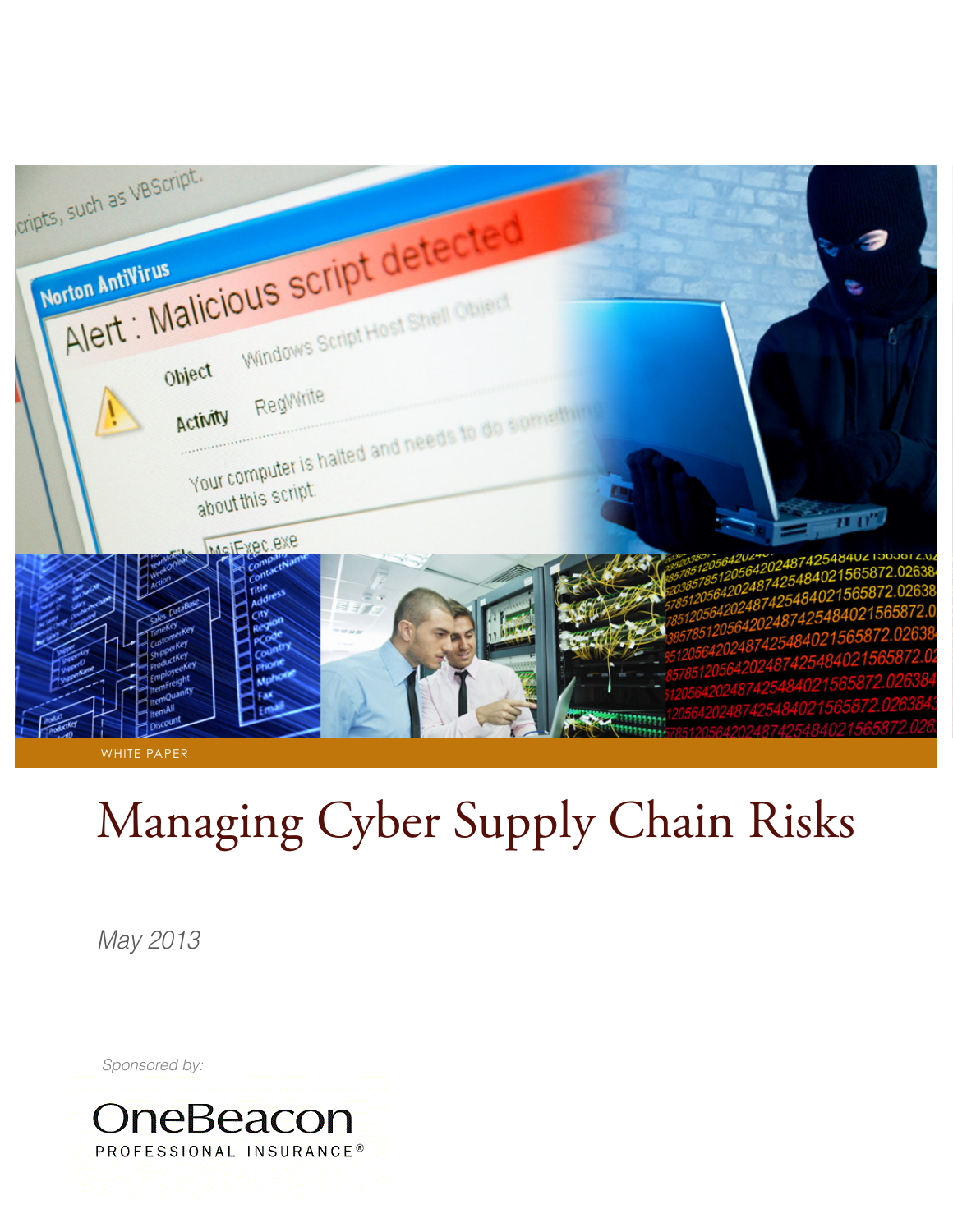## Managing Cyber Supply Chain Risks



## Executive Summary

Supply chain risks often are characterized in terms of tangible property exposures such as fires and natural catastrophes. Physical damage to buildings, machinery and transportation infrastructure, however, are not the only potential causes of supply chain disruptions. Information and communication technologies are vulnerable to hardware and software failures, as well as to damage caused by hackers and malware writers. Significant cyber-related supply chain disruptions are rare, but a large-scale cyber event holds the potential to be as damaging as a major natural catastrophe. Companies should implement a supply chain risk management program to proactively address these exposures. They also should consider insurance specifically designed for cyber-related risks, including supply chain risks.

## Introduction

Cyberspace has long been plagued by hackers and malware. Hackers can trace their origins to the "phone phreaks" of the 1970s, who hacked into phone systems to make free long distance calls.<sup>1</sup> The first virus was set loose on the Internet even before it was the Internet: the Creeper virus was first detected on ARPANET, the forerunner of the Internet, in 1971.<sup>2</sup> Early on, hackers and virus writers were more annoying than dangerous, but today they represent serious threats not only to individuals and businesses, but to entire nations and even the global economy.

According to Norton, the global cybercrime industry – which is now dominated by organized, professional gangs – has already overtaken the global trade in heroin, cocaine and marijuana.<sup>3</sup> Politically motivated hackers – "hacktivists" – have penetrated heavily fortified military and government intelligence networks. China has been implicated in systematic attacks on U.S. computer networks – from the Defense Department to Google to JP Morgan Chase. A 2008 Russian cyber assault crippled the essential electronic infrastructure of the Republic of Estonia.

Security experts say that businesses are not doing enough to protect themselves from increasingly dangerous cyber threats. Some are concerned that even the best security is not good enough. Dell Inc's chief security officer, John McClurg, interviewed by The Fiscal Times, frets that the bad guys "outspend us and ... outman us in almost every way."<sup>4</sup> Cyber security authority Richard Clarke, speaking to the U.S. Naval Academy, lamented that "American companies cannot successfully protect their networks against the Chinese People's Liberation Army. The big companies that really should know this stuff - the ones that are spending millions of dollars defending their networks such as Google, Sony, City Bank, Bank of America - they all have been successfully penetrated."<sup>5</sup>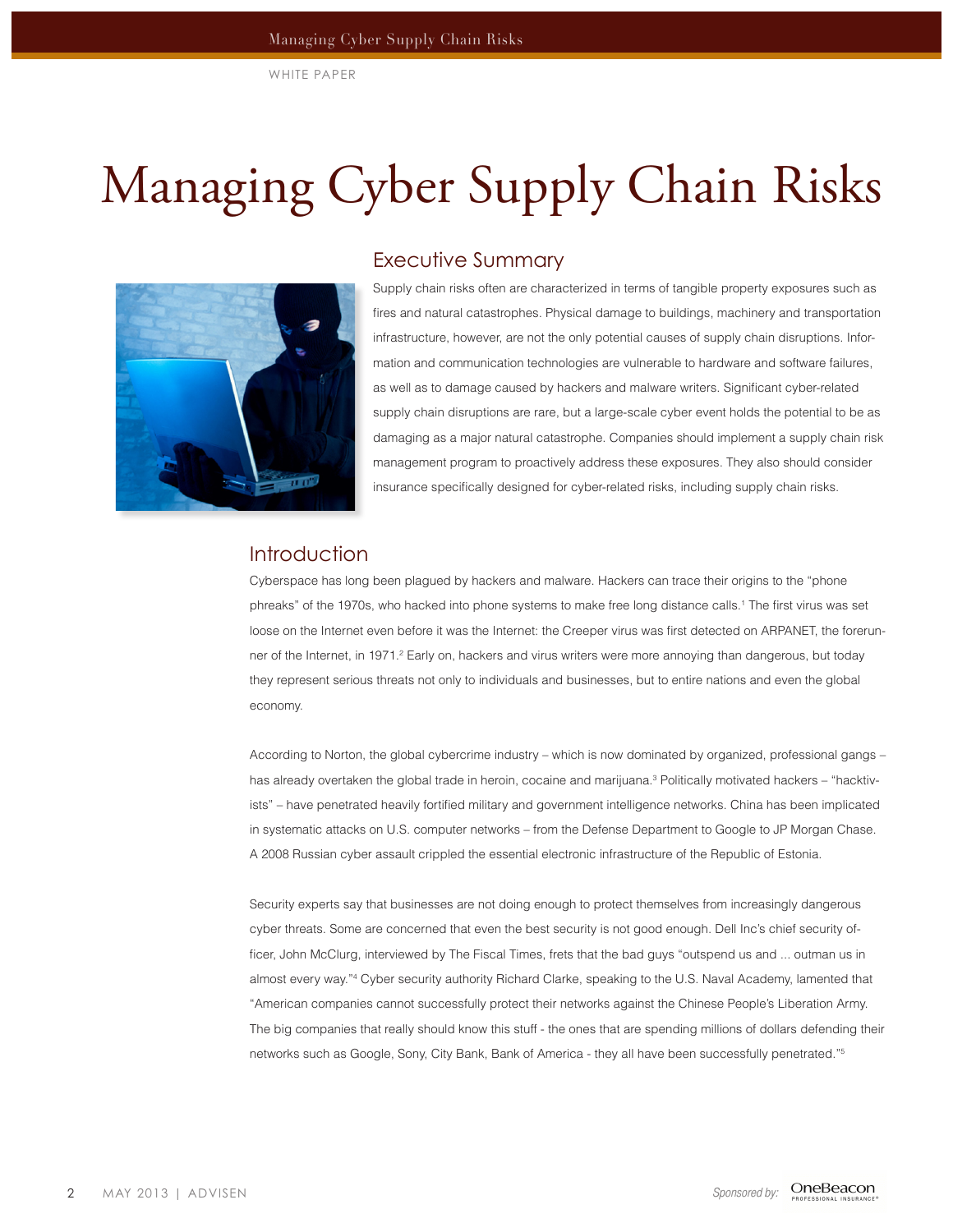In a world where even the most sophisticated networks are vulnerable, corporate decision makers should be concerned about not only their own system defenses, but also those of their customers, suppliers and other business partners. Supply chain risk management is a topic that has received a lot of attention recently, but typically in the context of natural disasters such as the Tohoku earthquake and tsunami and the Thailand floods in 2011. Supply chains also are vulnerable to disruptions from cyber-related events. A single supplier that is temporarily shut down as the result of an internal systems problem could be a major headache to its customers. An entire business sector brought to its knees by a cyber blitzkrieg could result in massive supply chain disruptions that reverberate through the world economy.

#### Supply chain vulnerabilities

The devastating 9.0 magnitude earthquake that struck off the coast of northeastern Japan in March, 2011, along with the ensuing tsunami, damaged transportation infrastructure and crippled factories that supply everything from auto parts to steel. Several months later, Thailand was overwhelmed by the worst floods in half a century, shutting down more than 14,000 businesses. More recently, and closer to home, Superstorm Sandy closed shipping terminals, submerged warehouses, and left thousands of businesses without power.

Manufacturers, wholesalers and retailers around the world were impacted when key suppliers were knocked out of business – some permanently – by these events. Even suppliers that were able to continue manufacturing often were not able to ship their goods because of damaged roadways and ports. The computer and automobile industries were particularly hard hit.

These and other recent events have highlighted the fact that a far-flung network of suppliers can increase vulnerability to supply chain disruptions. This is especially the case for businesses employing "just in time" or "just enough" inventory strategies, for which even a short-term disruption can have highly negative consequences. In the aftermath of these catastrophes, many companies are reassessing how they manage their supply chains and are taking steps to minimize the impact of disruptions.

Of course, natural catastrophes are not the only cause of supply chain disruptions. Potential sources of large-scale disruptions include war, political instability, labor disputes and economic recession. Sometimes much smaller scale events can be highly significant: damage to even a single facility can have disastrous consequences. An explosion at the Evonik factory in Germany, for example, affected half of the worldwide supply of CDT, a resin essential to auto parts manufacturers.<sup>6</sup> From the perspective of an individual company, the loss of any hard-toreplace supplier for any reason is a critical event.

Increasingly, disruptions caused by problems with websites and computer networks are recognized as a significant supply chain threat. Disruptions could be a result of a software or hardware malfunction within a supplier's own system, or they could be caused by an external attack. An attack in the "cloud" – where a vendor that provides services to thousands or even millions of companies may be targeted – could cause widespread disruptions across many industry sectors. In an extreme, but increasingly probable scenario, massive disruptions could result from a large-scale attack on the infrastructure of an entire nation.

*Disruptions could be a result of a software or hardware malfunction within a supplier's own system, or they could be caused by an external attack.*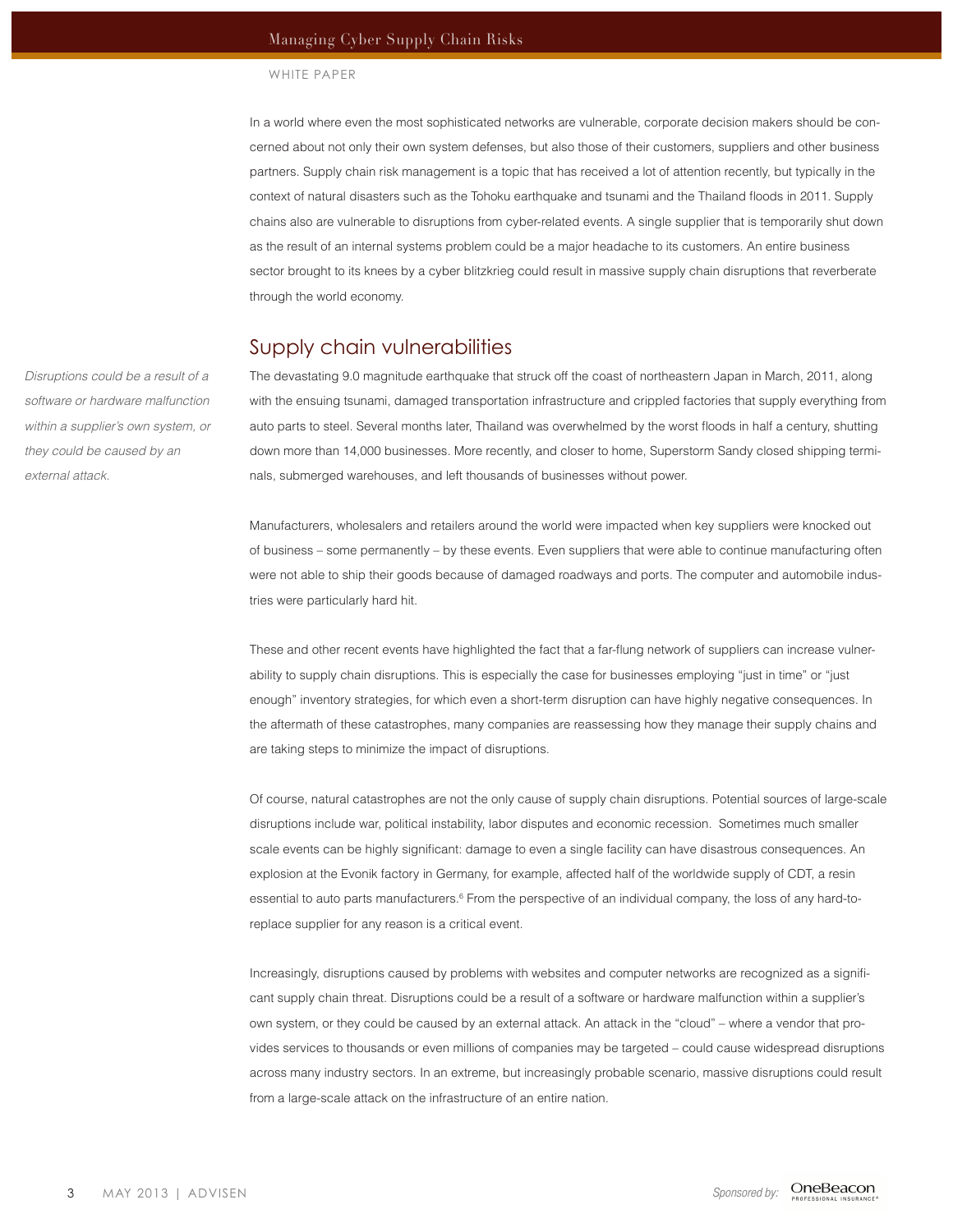"Supply chain" typically implies the movement of physical items, but in a world where digital assets often exceed the value of physical assets, the concept of supply chain needs to be expanded to include information and services. Organizations of all types rely on the Internet and various software tools and service providers to order and pay for supplies, to trade information with business partners and to transact business with customers. Interruption of those processes, even for companies dealing in the bricks-and-mortar world, potentially can be even more disruptive than damage to transportation infrastructure. Companies, such as Advisen Ltd., whose products are largely digital can be crippled if their information suppliers or digital infrastructure vendors are unable to perform.

## The business impact of cyber events

Almost every company experiences problems due to software or hardware malfunctions. Typically these events are little more than inconveniences, though on occasion computer problems can be devastating. An Australian t-shirt company that distributed its products through Amazon.com was sunk by three lines of code designed to automatically generate slogans from electronic dictionaries and verb lists. Unbeknownst to the company until it was too late, Amazon was advertising t-shirts with messages such as "Keep Calm and Grope On" and "Keep Calm and Choke Her."<sup>7</sup>

The more common scenario is a company impaired in its ability to do business by a computer-related failure. In what was at first reported to be an attack by hactivist collective Anonymous, web host GoDaddy was shut down for six hours in September, 2012 by "a series of internal network events that corrupted router data tables."<sup>8</sup> Go Daddy claims to be the world's largest hosting provider of secure websites with more than 53 million registered domain names. The outage affected not only GoDaddy itself, but also the many companies that conduct business through its web hosting services.

Of growing concern to companies are malicious attacks against websites and networks. These attacks may originate with cyber criminals looking to gain access to valuable information; hacktivists or terrorist groups seeking to damage companies they view as violating political, religious or cultural beliefs; or nation states engaging in cyber espionage or even cyber sabotage. Falling victim to such events can make a company an unattractive business partner, compromise its ability to conduct business, or even force it to shutter its doors. Consider the following examples:

- DigiNotar, a Dutch company that issued digital certificates that authenticated online transactions, was forced out of business after a security breach resulted in the issuing of fraudulent certificates.
- A large U.S. metropolitan utility suffered a massive "distributed denial of service" (DDoS) attack, which knocked out its automated online- and telephone-payment systems for 48 hours.<sup>9</sup>
- A U.S. power plant was taken off line for three weeks when a computer virus attacked a turbine control system. The virus was introduced when a technician unknowingly inserted an infected USB computer drive into the network.<sup>10</sup>
- In what is regarded as among the most destructive acts of computer sabotage on a company to date, a virus erased data on three-quarters of the corporate PCs of oil giant. Saudi Aramco. United States intelligence officials claim Iran was behind the attack.<sup>11</sup>

*These attacks may originate with cyber criminals looking to gain access to valuable information; hacktivists or terrorist groups seeking to damage companies they view as violating political, religious or cultural beliefs; or nation states engaging in cyber espionage or even cyber sabotage.*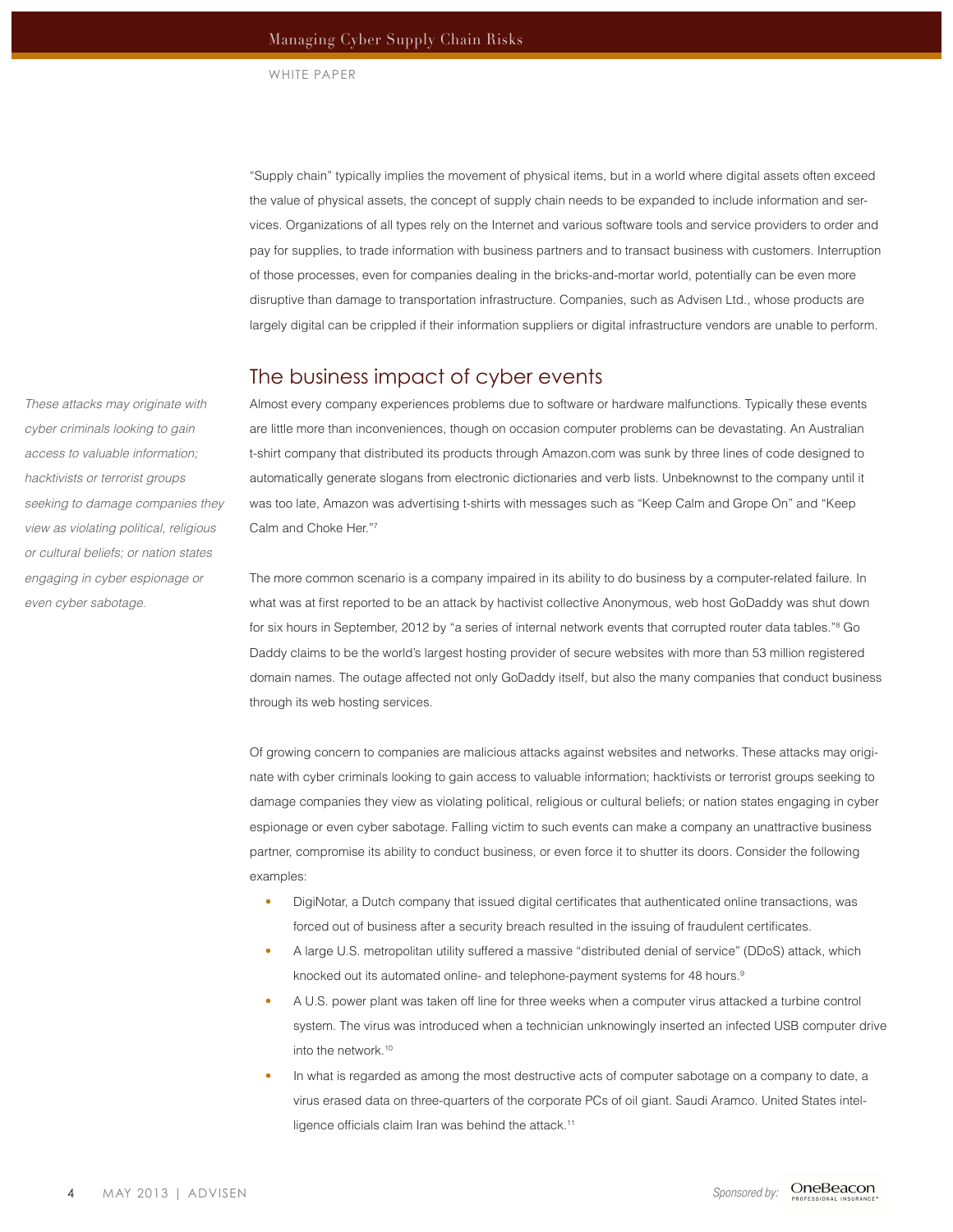*Cyber-attacks typically target individual organizations or a*  well-defined group of organizations, *but they have the potential to cripple a business sector, or even an entire country.* 

Cyber-attacks typically target individual organizations or a well-defined group of organizations, but they have the potential to cripple a business sector, or even an entire country. Government employed or sponsored hackers hold the potential for the most devastating attacks. Cyber warfare is no longer a threat – it is a reality. It is becoming a regular occurrence for countries to launch limited digital salvos at one another.

A recent cyber-attack caused computer networks at major South Korean banks and top TV broadcasters to crash simultaneously. North Korea is suspected of being behind the assault. A large scale cyber-attack could be directed at a country's digital infrastructure, as was the case of the Russian attack on Estonia in 2008. Power grids, telecommunication networks and air traffic control systems all are potentially vulnerable. Of growing concern is an attack that cripples a country's physical assets, potentially causing widespread bodily injury and property damage. It is conceivable that a cyber-attack could result in airliners crashing or nuclear reactors melting down.

At the other end of the spectrum, owners and managers of small and midsize businesses often dismiss the threat of cyber-attacks. However, no company should assume it is too small to attract the attention of hackers. In fact, smaller businesses have become a favorite target of cyber criminals who view them as low risk/high reward targets. During the first six months of 2012, more than a third of targeted attacks on businesses were directed toward companies with fewer than 250 employees, according to security vendor Symantec.<sup>12</sup> Small and medium size businesses also should not assume that their only cyber exposure is from stealthy hackers secretly breaking into their systems. A small firm that processes credit card payments online, Card Solutions International, claimed to be a victim of cyber extortionists that reportedly shut down the company's website for a week after it refused to pay \$10,000.<sup>13</sup>

### Business interruption risks and risk management

Significant supply chain disruptions caused by cyber-related events, fortunately, are still uncommon. That should not be an excuse for complacency, however. The risks are very real. Disruptions can occur at any point on the chain. The following scenarios could occur at any time.

- A virus infecting the systems of a key supplier destroys essential records, forcing the supplier to shut down its systems for several days to eradicate the infection. Once the systems are back online, customers are required to resubmit their orders, causing further delays.
- A malicious attack on a trucking company disrupts its dispatch, freight management and logistic systems, resulting in delays in shipments of vital parts.
- A successful attack on a large commodities exchange interrupts the flow of essential materials and causes increased price volatility throughout numerous markets.

Supply chains are often understood in terms of manufacturing processes, but "supplies" also can be digital. A news publication, for example, may rely on a steady stream of content from newswires, freelance journalists and staff writers. A cyber event that disrupts the production or transmission of content could be highly damaging.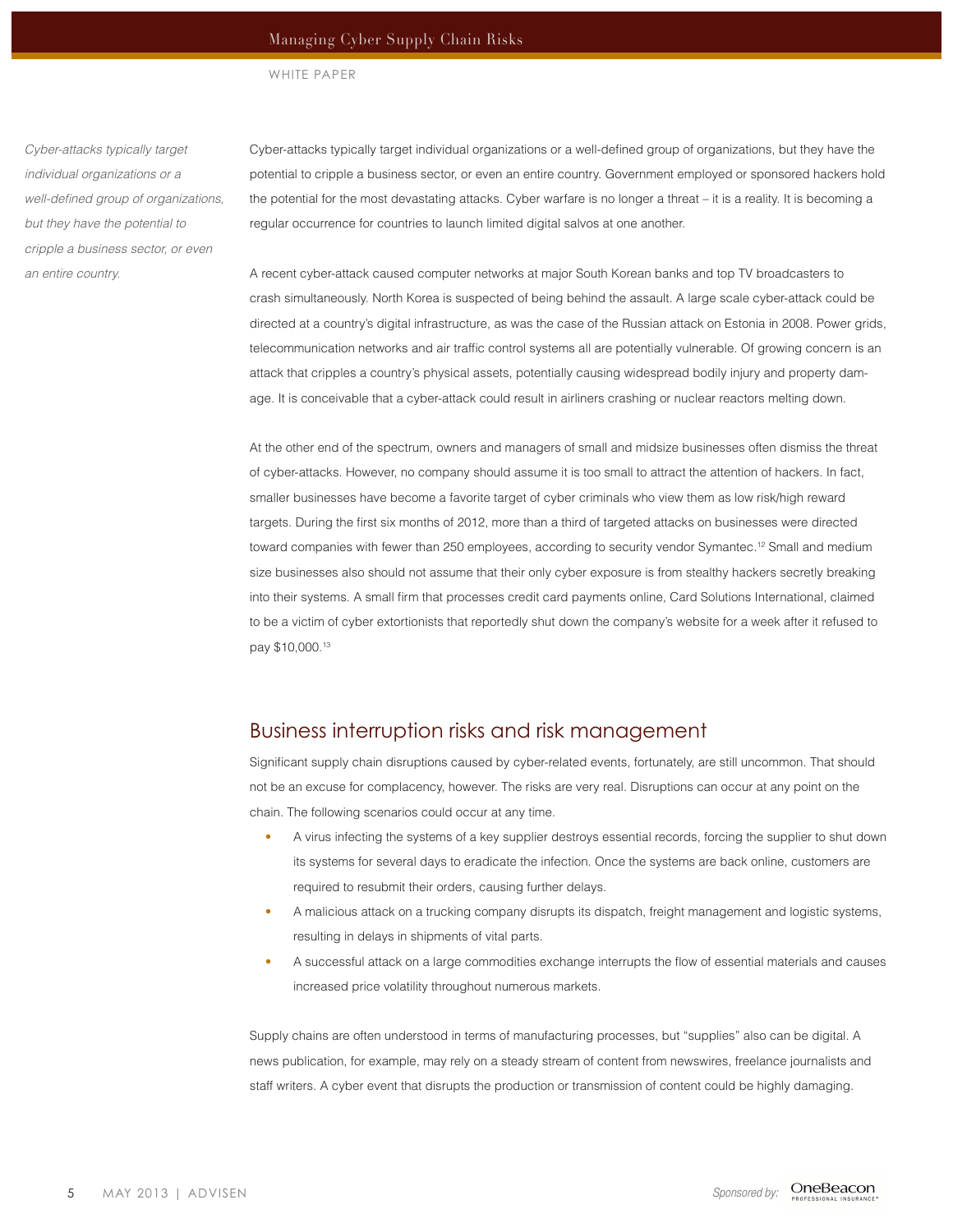#### Managing Cyber Supply Chain Risks

#### WHITE PAPER

*Companies also should consider insurance for their contingent business interruption exposures.*

In addition to damage to suppliers and transporters, companies should be concerned about the digital infrastructure that supports modern commerce. Almost every business today relies on third parties such as internet service providers and web hosting services to support supply chain activities. Interruption of services provided through this digital infrastructure could be extremely disruptive – potentially even more disruptive in the short run than damage to physical infrastructure caused by a natural catastrophe.

The risk of supply chain disruptions caused by system malfunctions, hackers or viruses should be managed much the same as other supply chain risks. Supplier diversification is essential – relying on a single supplier is simply asking for trouble. Additionally, the quality of cyber defenses should be a criterion when evaluating potential suppliers. For critical suppliers, a system security audit may be justified.

Companies also should consider insurance for their contingent business interruption exposures. First party cyber insurance policies may provide coverage for extra expense, business interruption, and contingent business interruption losses due to a cyber-attack. Organizations should work with their brokers to assure that their insurance programs provide the coverage appropriate to their supply chain exposures.

## Conclusion

Security experts warn companies that it no longer is a matter of "if," but rather a matter of "when," or even "how often," their systems will be attacked. A serious data breach can cost a company millions of dollars in remediation, notification and mitigation costs. Most breaches, however, do not cripple a company's ability to conduct business. In fact, sophisticated hackers make it a point to not interfere with a company's operations so that they can continue to siphon valuable information from its systems.

On the other hand, some attacks can bring a company to its knees. In a growing number of cases, the objective of an attack is specifically to damage an organization. This is especially true for attacks by hacktivists and cyber terrorists. Waves of attacks in 2012 and 2013 targeting U.S. financial institutions by the Izz ad-Din al-Qassam group, for example, are part of a larger trend of disruptive and destructive attacks on financial institutions by groups motivated by political, social or religious causes. These sorts of malicious attacks have the potential for causing significant supply chain disruptions.

Of course, bad guys are not the only source of computer-related problems. Hardware and software failures can hobble a company, potentially causing significant issues for suppliers, customers and other business partners. Whatever the source of a failure, however, companies should be aware of the potential for supply chain disruptions, and take proactive steps to manage the risks. One effective tool for offsetting the financial impact of a supply chain disruption is insurance. Many cyber insurance policies now provide contingent business interruption coverage for losses due to various types of events. Insurance buyers should consult with a broker with extensive knowledge of cyber risks and cyber insurance coverages to assemble an insurance program that addresses the full range of their cyber exposures, including supply chain risks.